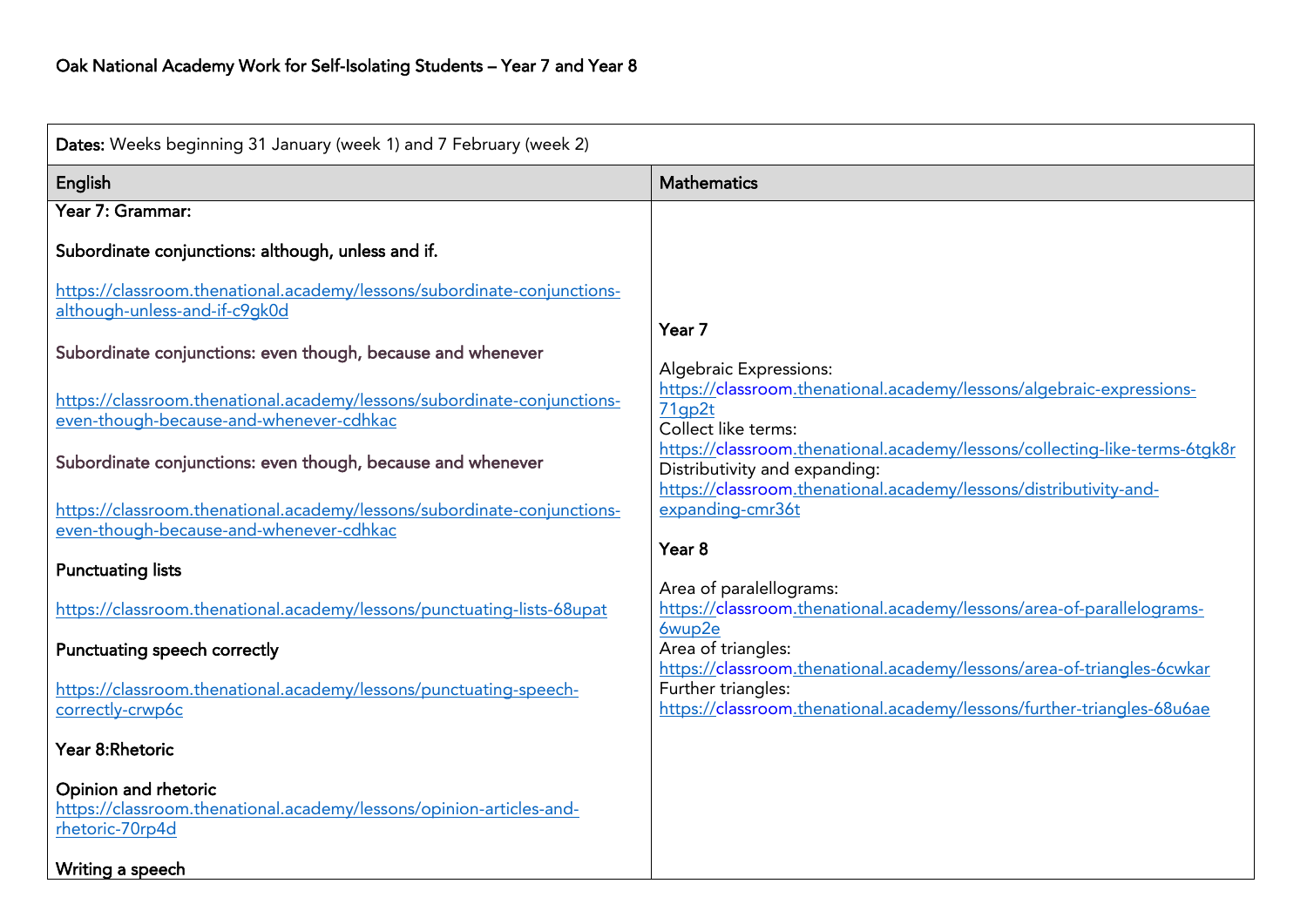| https://classroom.thenational.academy/lessons/writing-an-effective-speech-<br>using-rhetoric-6xj32r                                                                                                                                                                                                                                                                                                                                                                                 |                                                                                                                                                                                                                                                                                                                                       |
|-------------------------------------------------------------------------------------------------------------------------------------------------------------------------------------------------------------------------------------------------------------------------------------------------------------------------------------------------------------------------------------------------------------------------------------------------------------------------------------|---------------------------------------------------------------------------------------------------------------------------------------------------------------------------------------------------------------------------------------------------------------------------------------------------------------------------------------|
| Rhetoric and adverts<br>https://classroom.thenational.academy/lessons/an-exploration-of-rhetoric-<br>and-advertisements-6dj38d                                                                                                                                                                                                                                                                                                                                                      |                                                                                                                                                                                                                                                                                                                                       |
| Grammar<br>https://classroom.thenational.academy/lessons/past-simple-verbs-and-<br>capital-letters-6xk30e                                                                                                                                                                                                                                                                                                                                                                           |                                                                                                                                                                                                                                                                                                                                       |
| Grammar<br>https://classroom.thenational.academy/lessons/subject-verb-agreement-<br>6wtp2c                                                                                                                                                                                                                                                                                                                                                                                          |                                                                                                                                                                                                                                                                                                                                       |
| <b>Science</b>                                                                                                                                                                                                                                                                                                                                                                                                                                                                      | Art                                                                                                                                                                                                                                                                                                                                   |
| The links below contain the relevant lessons from Oak Academy for your<br>Science lessons. Please use the link and choose the lesson after what you<br>last studied in class. If you are unsure please ask your class teacher for<br>guidance.<br><b>Year 7 Particles</b><br><b>Year 7 Forces</b><br>Year 8 Genetics & Variation 1 (lesson<br><b>Year 8 Separation Techniques</b><br>7 onwards)<br>(lesson 6 onwards)<br>Year 8 Genetics & Variation 2 (lesson<br>Year 8 Rock Cycle | Year 7<br>Introduction to Art: Learning the basics - linking work to the self<br>Lesson 5 - Approaches to Drawing<br>Lesson 6 - Drawing Still Life<br>Lesson 7 - Understanding Colour<br>Lesson 8 - Approaches to Painting<br>Year <sub>8</sub><br>Architecture - Understanding the world around us<br>Lesson 3 – Sunga Park (part 1) |
| 12 onwards)<br><b>Computer Science</b>                                                                                                                                                                                                                                                                                                                                                                                                                                              | Lesson 4 - Sunga Park (part 2)<br><b>Design Technology</b>                                                                                                                                                                                                                                                                            |
| Year 7<br><b>Gaining Support for a Cause</b><br>If you have not already done so, have a look at lesson 1-3 before moving on<br>to the next tasks<br>Lesson 1: Features of a Word Processor<br>Lesson 2: Licensing appropriate images<br>Lesson 3: Credibility of Sources                                                                                                                                                                                                            | Yr 7 - DT (2 lessons)<br>Key Stage 3, Design & Technology, Core design skills<br>Lesson 3 - The world of design<br>Lesson 4 - Technical drawings<br>Yr 7 - Food (2 lessons)<br>Key Stage 3, Design & Technology, Future food and the application of<br>science<br>Lesson 3 - Food processing and organic farming                      |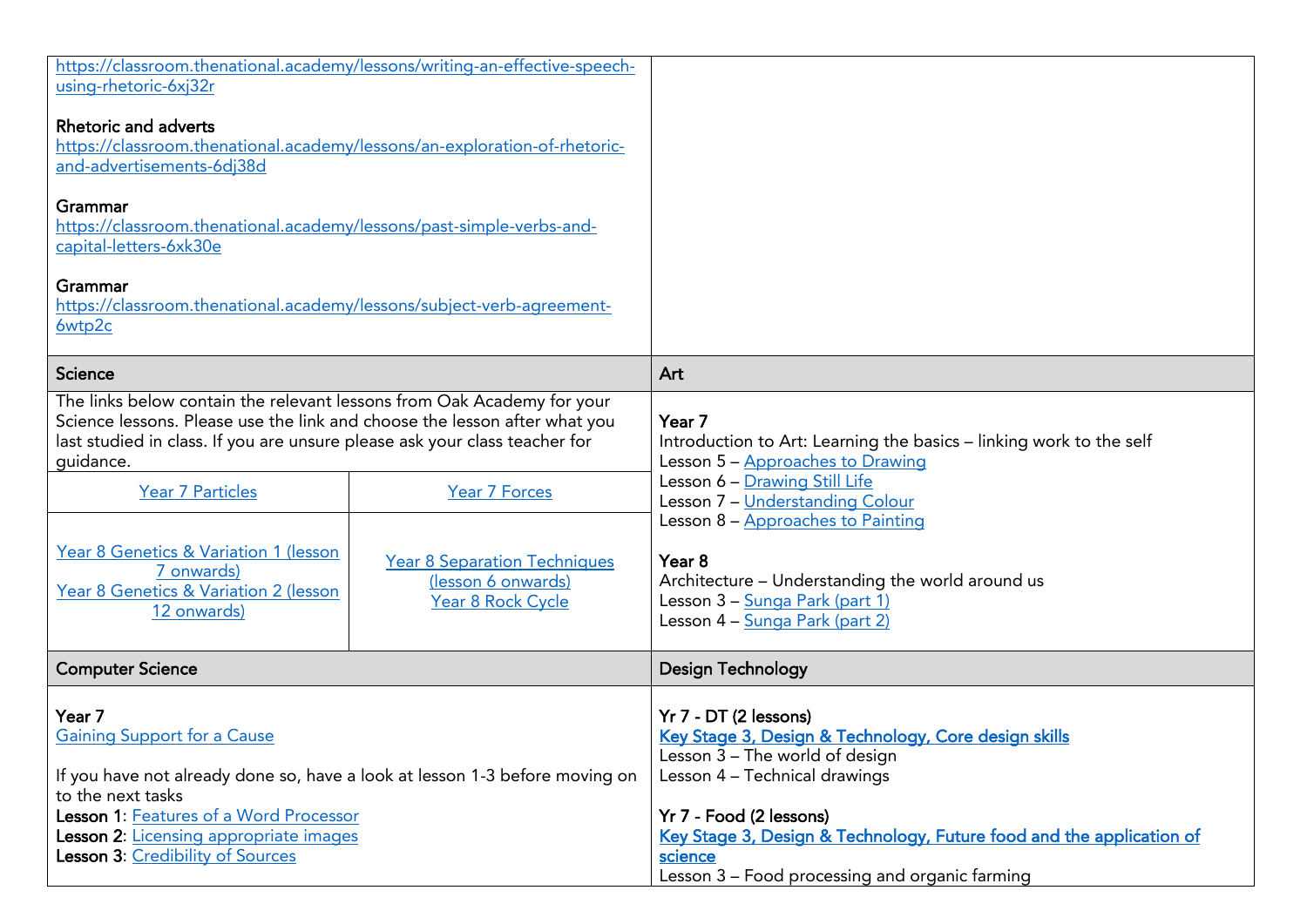| Lesson 4: Researching<br>In this lesson, we will conduct and document research on the causes that we<br>have chosen to support. We will learn how to document and credit our<br>sources to avoid plagiarism.<br><b>Lesson 5: Promoting Your Cause</b><br>In this lesson, we will start to construct a blog and put into practice all of the<br>skills that we have learnt so far in this unit<br>Year <sub>8</sub><br><b>Cyber Security</b><br>If you have not already done so, have a look at lesson 1-3 before moving on<br>to the next tasks<br>Lesson 1: You and Your Data<br>Lesson 2: Social engineering<br>Lesson 3: Script kiddies<br>Lesson 4: Rise of the Bots<br>In this lesson, we will learn about malware and the different categories of<br>malware, as well as understanding how they work and the damage they can<br>do.<br>Lesson 5: There's no place like 127.0.0.1<br>In this lesson, we will look at the risks that cyber threats pose to a network,<br>followed by an exploration of some common methods of defending the<br>network against attacks, such as firewalls and anti-malware. | Lesson 4 - Cooking techniques and preparing food safely<br>$Yr 8 - DT (2 lessons)$<br>Key Stage 3, Design & Technology, Pet tech<br>Lesson 3 - Programming: music to my ears<br>Lesson 4 - Bionic animals<br>Yr 8 - Food (2 lessons)<br>Key Stage 3, Design & Technology, Future food and the application of<br>science<br>Lesson 3 - Food processing and organic farming<br>Lesson 4 – Cooking techniques and preparing food safely                 |
|-----------------------------------------------------------------------------------------------------------------------------------------------------------------------------------------------------------------------------------------------------------------------------------------------------------------------------------------------------------------------------------------------------------------------------------------------------------------------------------------------------------------------------------------------------------------------------------------------------------------------------------------------------------------------------------------------------------------------------------------------------------------------------------------------------------------------------------------------------------------------------------------------------------------------------------------------------------------------------------------------------------------------------------------------------------------------------------------------------------------|------------------------------------------------------------------------------------------------------------------------------------------------------------------------------------------------------------------------------------------------------------------------------------------------------------------------------------------------------------------------------------------------------------------------------------------------------|
| Drama                                                                                                                                                                                                                                                                                                                                                                                                                                                                                                                                                                                                                                                                                                                                                                                                                                                                                                                                                                                                                                                                                                           | Geography                                                                                                                                                                                                                                                                                                                                                                                                                                            |
| Year 7<br>2 hours on physical skills: part 1 and part 2. There is a presentation, quiz and<br>video to watch and tasks to complete. Please do parts 1 and then for the 2<br>week part 2.<br>https://teachers.thenational.academy/units/practising-physical-and-vocal-<br>skills-a8c1#<br>https://classroom.thenational.academy/lessons/physical-skills-part-2-chi3et<br>Year 8<br>2 hours on Verbatim/ documentary Theatre and writing monologues and                                                                                                                                                                                                                                                                                                                                                                                                                                                                                                                                                                                                                                                           | Year 7 Topic: Rock into Soil<br>Week Commencing: Monday 31 <sup>st</sup> January<br>For these lessons, complete the work in your exercise book or on lined<br>paper. Bring the work with you into school on your return. Any questions,<br>send a message on Class Charts to your teacher.<br>Lesson 1: How Do We Use Different Types of Rock?<br>https://classroom.thenational.academy/lessons/how-do-we-use-the-<br>different-types-of-rock-cdk3er |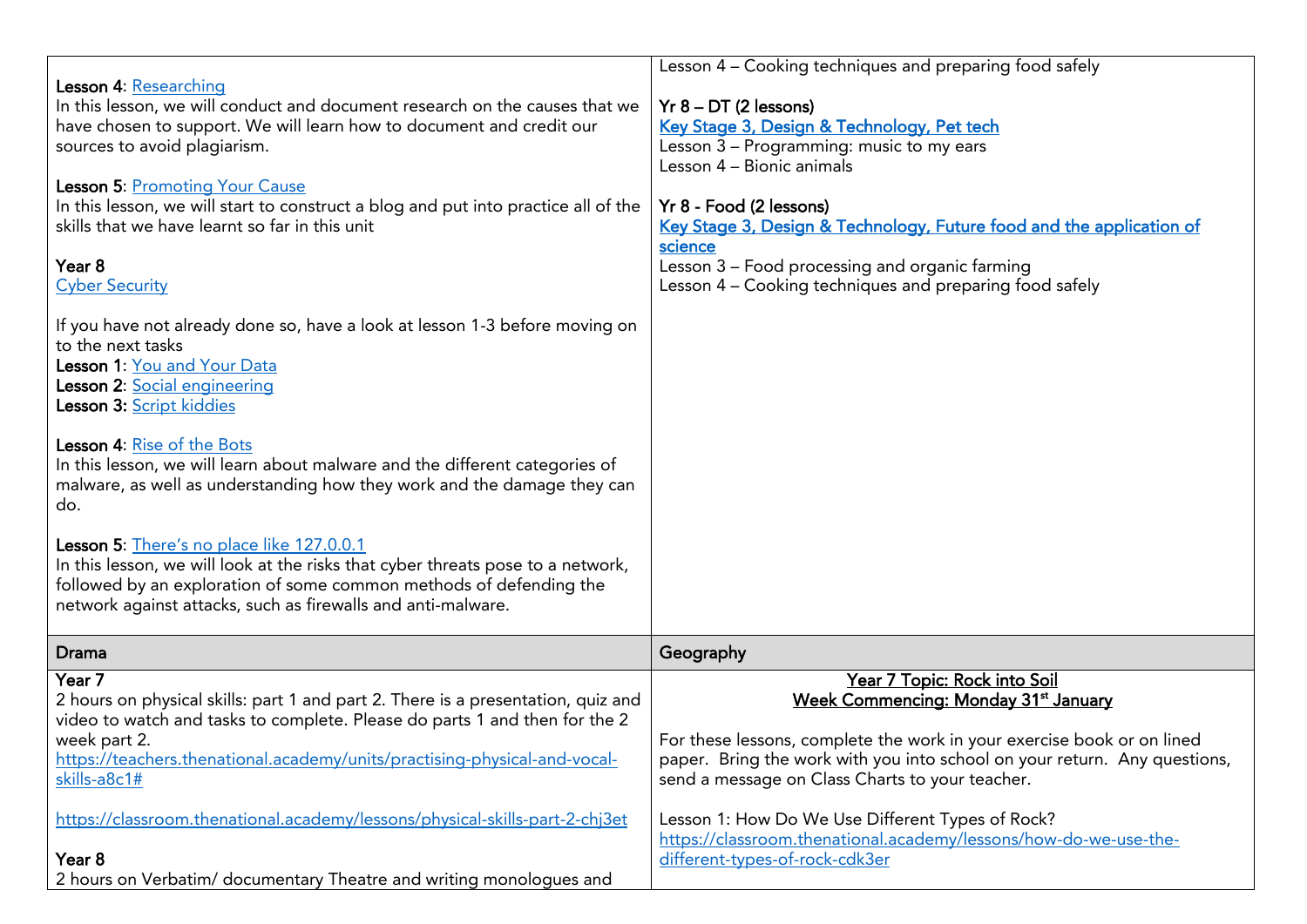story making, which will help with your work on your Documentary piece on WW1. Please complete all tasks during the 2 weeks. While the 2 weeks. Please complete all tasks during the 2 weeks. Please complete all tasks during the 2 weeks.

https://classroom.thenational.academy/lessons/my-story-making-<br>autobiographical-drama-c9hpcr autobiographical-drama-central-drama-central-drama-central-drama-central-drama-central-drama-central-drama-cen<br>Central-drama-central-drama-central-drama-central-drama-central-drama-central-drama-central-drama-central-dram

Lesson 2: What is the Peak District Like? https://classroom.thenational.academy/lessons/what-is-the-peak-districtlike-69hkjd like-69hkjd

## Week Commencing: Monday 7h February <u>week Commencing: Monday 7 February</u>

Lesson 3: What are the Factors That Influence Population Distribution?<br>https://classroom.thenational.academy/lessons/what-are-the-factors-thatinfluence-population-distribution-6dhk0c influence-population-distribution-distribution-distribution-distribution-distribution-distribution-distributio

[Lesson 4: What is the Population Explosion?](https://classroom.thenational.academy/lessons/what-is-the-population-explosion-65gk2r)<br>https://classroom.thenational.academy/lessons/what-is-the-populationexplosion-65ak2r explosion-distribution-distribution-

## Commencing: Monday 31st Jar week Commencing: Monday 31st January 31st January 31st January 31st January 31st January 31st January 31st January 31st January 31st January 31st January 31st January 31st January 31st January 31st January 31st January 31s

For these lessons, complete the work in your exercise book or on lined paper. Bring the work with you into school on your return. Any questions, send a message on Class Charts to your teacher. send a message on Class Charts to your teacher.

Lesson 1: How do we Use Climate Graphs? https://classroom.thenational.academy/lessons/how-do-we-use-climateqraphs-cnhkee graphs-cnhkee

Lesson 2: How do High Pressure Events Affect the UK?<br>https://classroom.thenational.academy/lessons/how-do-high-pressureevents-affect-the-uk-crukct events-affect-the-uk-crukch-the-uk-crukch-the-uk-crukch-the-uk-crukch-the-uk-crukch-

## Year 8 Topics of the Monday 7th Feb <u>week Commencing: Monday 7th February</u>

Lesson 3: How do Low Pressure Events Affect the UK? https://classroom.thenational.academy/lessons/how-do-low-pressureevents-affect-the-uk-74t32r events-affect-the-uk-74t32r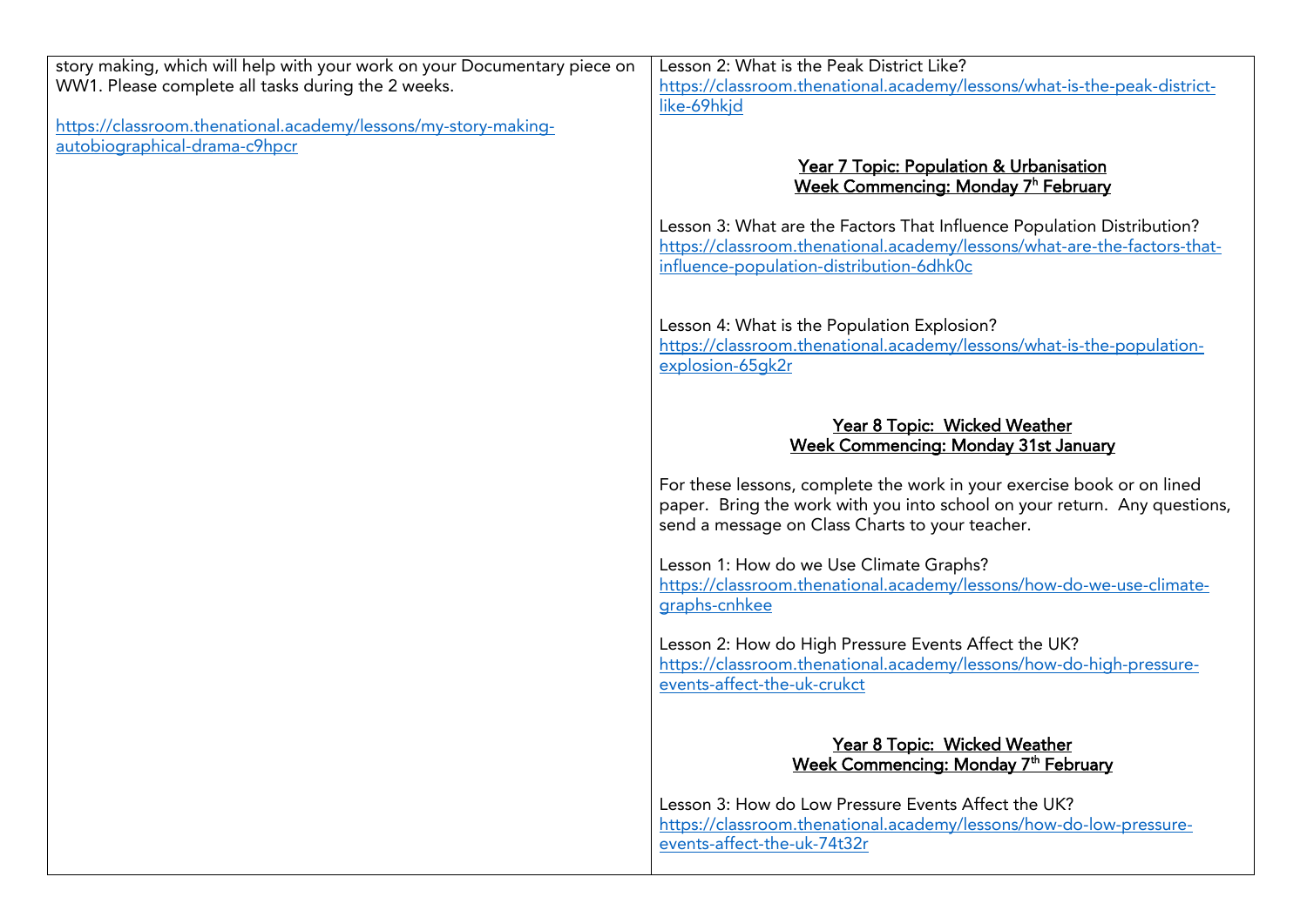|                                                                                                                                                                                                                                                                                                                                                                                                                                                                                                                                                                                                                                | Lesson 4: What Was the Beast the East?<br>https://classroom.thenational.academy/lessons/what-was-the-beast-from-<br>the-east-c8tkcd                                                   |  |
|--------------------------------------------------------------------------------------------------------------------------------------------------------------------------------------------------------------------------------------------------------------------------------------------------------------------------------------------------------------------------------------------------------------------------------------------------------------------------------------------------------------------------------------------------------------------------------------------------------------------------------|---------------------------------------------------------------------------------------------------------------------------------------------------------------------------------------|--|
| <b>History</b>                                                                                                                                                                                                                                                                                                                                                                                                                                                                                                                                                                                                                 | <b>Music</b>                                                                                                                                                                          |  |
| Year 7: Norman Conquest<br>https://classroom.thenational.academy/units/how-much-did-england-<br>change-during-the-norman-conquest-e464<br>Lessons on Norman Conquest and aftermath.<br>Year 8: British Empire<br>https://classroom.thenational.academy/units/how-do-we-uncover-the-lived-<br>experience-of-those-ruled-by-empire-in-africa-c289<br>Lessons on the experience of those living under empires in Africa.                                                                                                                                                                                                          | Complete tasks on the Music Padlet that can be found at the link below:<br>Year 7 https://padlet.com/FHSMusic/6c8txri5q8poq5k5<br>Year 8 https://padlet.com/FHSMusic/tx0dw5msxcgozk4t |  |
| <b>PE</b>                                                                                                                                                                                                                                                                                                                                                                                                                                                                                                                                                                                                                      | <b>RAVE YEAR 7</b>                                                                                                                                                                    |  |
| Year 7<br>Fitness:<br>Warm-up effectively by participating in on the spot jogging, high<br>knees, and heel flicks etc. for at least 2mins non-stop. Complete<br>stretches for major muscle groups (hold for 8-10 seconds)<br>Watch the video so that you know the correct technique for the<br>different exercises.<br>Once you are happy with the exercises you should complete the<br>following circuit: 45secs work: 45secs rest. You should perform each<br>exercise for 45secs counting and recording the number of<br>repetitions. You should then rest for 45secs before the next exercise.<br>Repeat the circuit twice | https://youtu.be/cXLWka8Z-MI<br>7F<br>https://classroom.thenational.academy/lessons/what-are-the-<br>holy-scriptures-of-sikhism-<br>6nhpce?activity=video&step=2&view=1               |  |
|                                                                                                                                                                                                                                                                                                                                                                                                                                                                                                                                                                                                                                | https://youtu.be/TR2ouC2Gk14<br>70<br>https://youtu.be/cXLWka8Z-MI                                                                                                                    |  |
|                                                                                                                                                                                                                                                                                                                                                                                                                                                                                                                                                                                                                                | Lesson https://youtu.be/avrzdSCmJH0<br>Link to video<br>7R<br>https://www.youtube.com/watch?v=JavKCE2FAf0&t=607s<br>https://youtu.be/TR2ouC2Gk14                                      |  |
| Effective cool down - stretching major muscle groups.                                                                                                                                                                                                                                                                                                                                                                                                                                                                                                                                                                          | https://youtu.be/cXLWka8Z-MI<br>7M                                                                                                                                                    |  |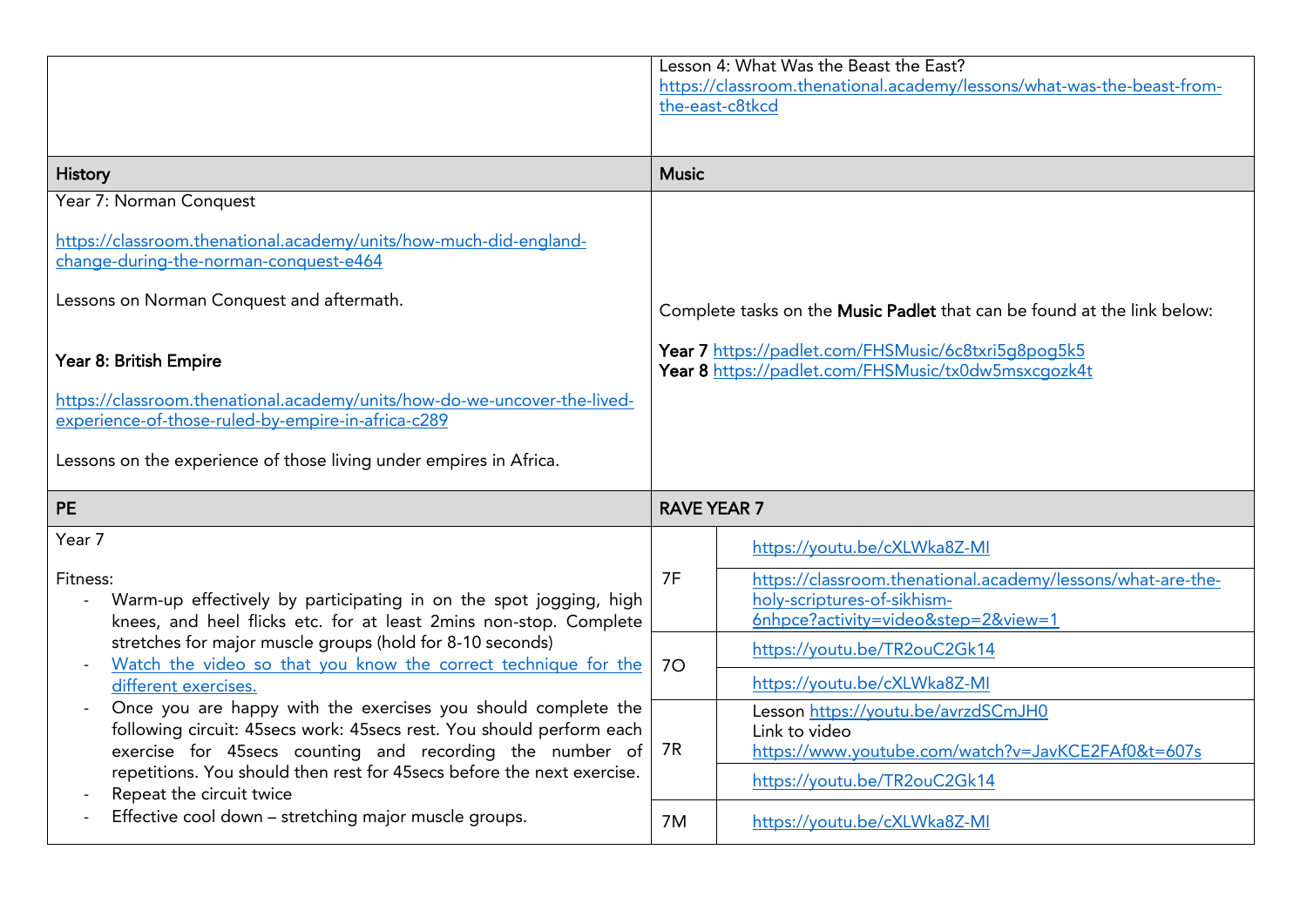| Year 8                                                                                                                                                                                                                                                                                                                                                                                                                                                          |    | https://classroom.thenational.academy/lessons/what-are-the-<br>holy-scriptures-of-sikhism-<br>6nhpce?activity=video&step=2&view=1 |
|-----------------------------------------------------------------------------------------------------------------------------------------------------------------------------------------------------------------------------------------------------------------------------------------------------------------------------------------------------------------------------------------------------------------------------------------------------------------|----|-----------------------------------------------------------------------------------------------------------------------------------|
| Volleyball:<br>Warm-up effectively by participating in on the spot jogging, high<br>knees, and heel flicks etc. for at least 2mins non-stop. Complete<br>stretches for major muscle groups (hold for 8-10 seconds)<br>Watch the video and pause at the different volleyball drills/skills.<br>Practice each one for 1min, then rest for 1min and repeat the same<br>exercise. You should attempt all the drills (if possible). Please use a   7Y<br>light ball. | 7B | https://youtu.be/TR2ouC2Gk14                                                                                                      |
|                                                                                                                                                                                                                                                                                                                                                                                                                                                                 |    | https://youtu.be/cXLWka8Z-MI                                                                                                      |
|                                                                                                                                                                                                                                                                                                                                                                                                                                                                 |    | https://youtu.be/TR2ouC2Gk14                                                                                                      |
|                                                                                                                                                                                                                                                                                                                                                                                                                                                                 |    | https://youtu.be/cXLWka8Z-MI                                                                                                      |

| Spanish                                                                                                         |    | <b>RAVE YEAR 8</b>                                                                                                                                                                                                                                                                                                                                                                                                                                                                                                                     |  |
|-----------------------------------------------------------------------------------------------------------------|----|----------------------------------------------------------------------------------------------------------------------------------------------------------------------------------------------------------------------------------------------------------------------------------------------------------------------------------------------------------------------------------------------------------------------------------------------------------------------------------------------------------------------------------------|--|
| Complete tasks on Padlet that can be found at the link below:<br>https://padlet.com/FormbyHighML/RemoteLearning | 8F | https://eur02.safelinks.protection.outlook.com/?url=https%3A%2F<br>%2Fwww.formbyhighschool.com%2Fwp-<br>content%2Fuploads%2F2022%2F01%2FFaith-and-Forgiveness-<br>remote-<br>lesson.pdf&data=04%7C01%7Ca.wake%40formbyhighschool.com<br>%7C469760493c4f4cd05b1108d9d744b40f%7C5e1bc3d624b7429<br>b9200b4172dee9aaa%7C1%7C0%7C637777512335567346%7CUn<br>known%7CTWFpbGZsb3d8eyJWljoiMC4wLjAwMDAiLCJQljoiV2lu<br>MzliLCJBTil6lk1haWwiLCJXVCl6Mn0%3D%7C3000&sdata=Uds7B<br>K9kEF%2BaVfCDiwiWN5not6ju3eGVSzc3nMImY9Q%3D&reserved<br>$= 0$ |  |
|                                                                                                                 |    | Assessment will be posted on class charts on the day of your lesson                                                                                                                                                                                                                                                                                                                                                                                                                                                                    |  |
|                                                                                                                 | 80 | Assessment will be posted on class charts on the day of your lesson                                                                                                                                                                                                                                                                                                                                                                                                                                                                    |  |